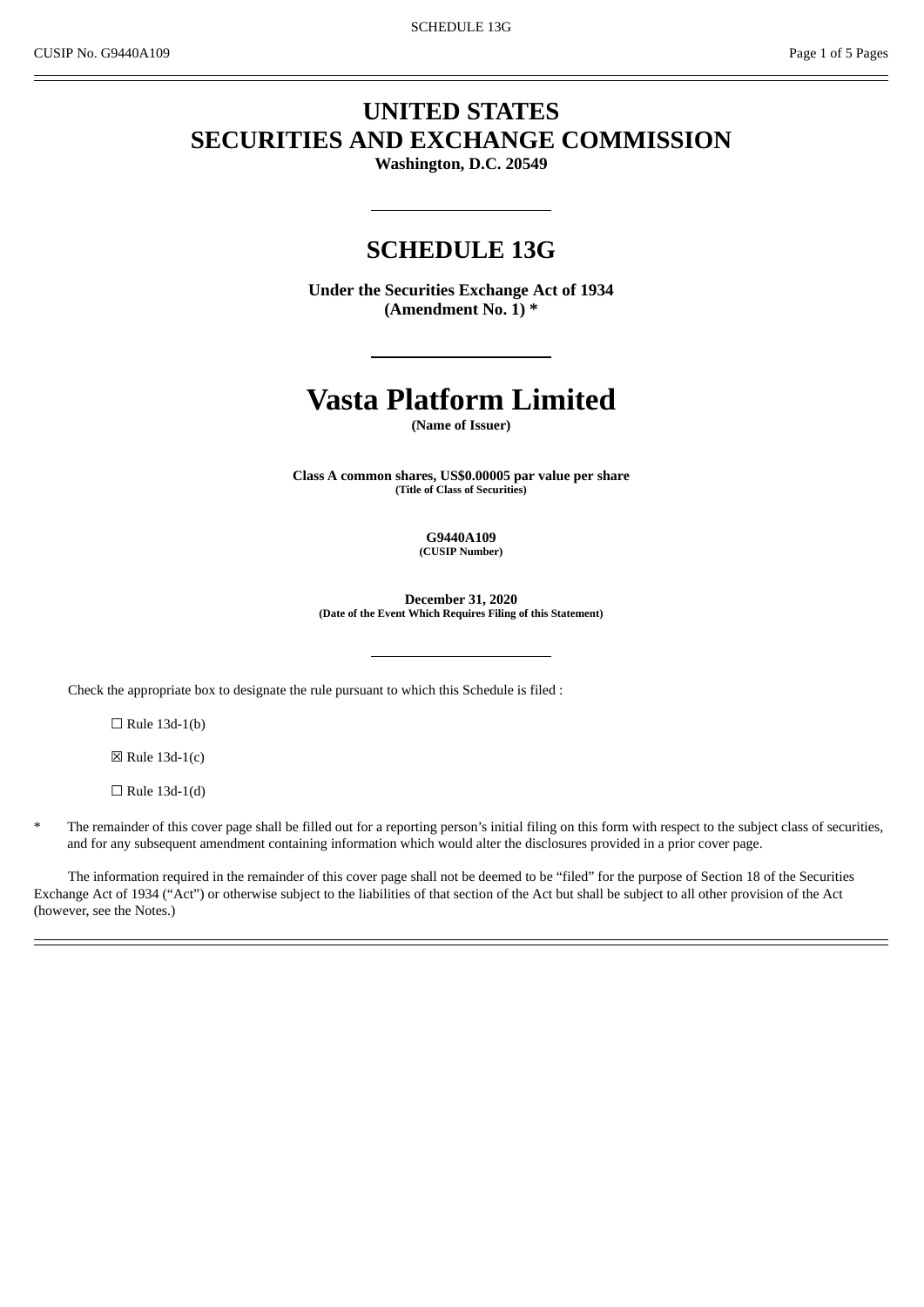CUSIP No. G9440A109 Page 2 of 5 Pages

| 1                                      | <b>NAME OF REPORTING PERSONS</b>                                                        |                |                               |  |  |  |  |
|----------------------------------------|-----------------------------------------------------------------------------------------|----------------|-------------------------------|--|--|--|--|
|                                        | <b>GIC Private Limited</b>                                                              |                |                               |  |  |  |  |
| $\overline{2}$                         | CHECK THE APPROPRIATE BOX IF A MEMBER OF A GROUP (See Instructions)                     |                |                               |  |  |  |  |
|                                        | (a) $\Box$                                                                              | (b) $\Box$     |                               |  |  |  |  |
| 3                                      | SEC USE ONLY                                                                            |                |                               |  |  |  |  |
| 4                                      | CITIZENSHIP OR PLACE OF ORGANIZATION                                                    |                |                               |  |  |  |  |
|                                        |                                                                                         |                |                               |  |  |  |  |
|                                        | Republic of Singapore                                                                   |                |                               |  |  |  |  |
|                                        |                                                                                         | 5              | <b>SOLE VOTING POWER</b>      |  |  |  |  |
|                                        | <b>NUMBER OF</b>                                                                        |                | 1,852,289                     |  |  |  |  |
|                                        | <b>SHARES</b>                                                                           | 6              | <b>SHARED VOTING POWER</b>    |  |  |  |  |
| <b>BENEFICIALLY</b><br><b>OWNED BY</b> |                                                                                         |                | $\mathbf{0}$                  |  |  |  |  |
| <b>EACH</b>                            |                                                                                         | $\overline{7}$ | <b>SOLE DISPOSITIVE POWER</b> |  |  |  |  |
|                                        | <b>REPORTING</b><br><b>PERSON</b>                                                       |                | 1,852,289                     |  |  |  |  |
|                                        | <b>WITH</b>                                                                             | 8              | SHARED DISPOSITIVE POWER      |  |  |  |  |
|                                        |                                                                                         |                | $\Omega$                      |  |  |  |  |
| 9                                      | AGGREGATE AMOUNT BENEFICIALLY OWNED BY EACH REPORTING PERSON                            |                |                               |  |  |  |  |
|                                        | 1,852,289                                                                               |                |                               |  |  |  |  |
| 10                                     | CHECK BOX IF THE AGGREGATE AMOUNT IN ROW (9) EXCLUDES CERTAIN SHARES (See Instructions) |                |                               |  |  |  |  |
|                                        |                                                                                         |                |                               |  |  |  |  |
| 11                                     | П<br>PERCENT OF CLASS REPRESENTED BY AMOUNT IN ROW (9)                                  |                |                               |  |  |  |  |
|                                        |                                                                                         |                |                               |  |  |  |  |
| 12                                     | $8.67\%$ (1)<br>TYPE OF REPORTING PERSON (See Instructions)                             |                |                               |  |  |  |  |
|                                        |                                                                                         |                |                               |  |  |  |  |
|                                        | CO                                                                                      |                |                               |  |  |  |  |

(1) Based on 21,361,815 Class A Shares outstanding as of September 30, 2020, according to the Report on Form 6-K filed by the Issuer with the Securities and Exchange Commission on November 16, 2020.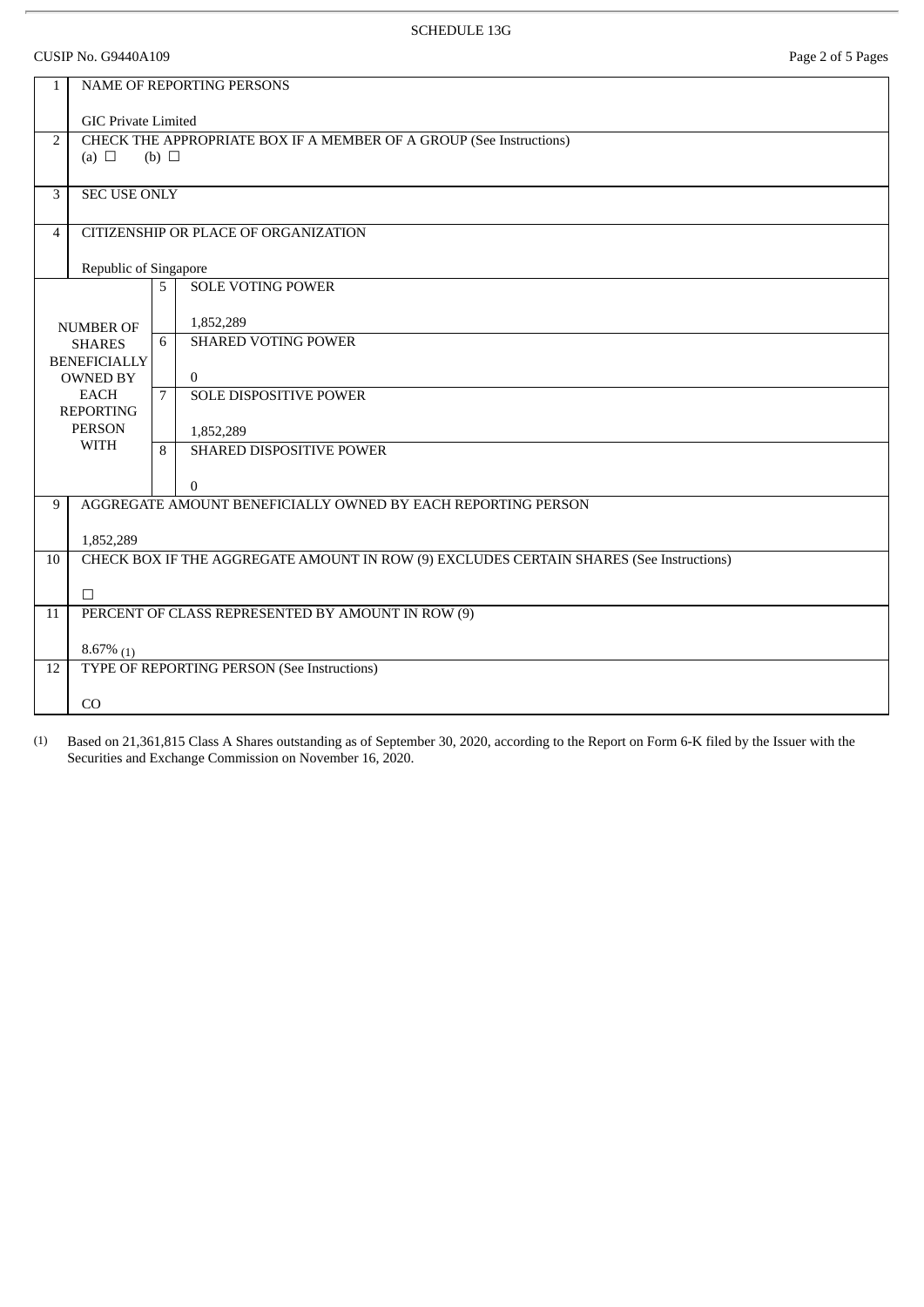#### CUSIP No. G9440A109 Page 3 of 5 Pages

#### **Item 1(a) Name of Issuer**

Vasta Platform Limited

#### **Item 1(b) Address of Issuer's Principal Executive Offices**

Av. Paulista, 901, 5th Floor Bela Vista, São Paulo—SP CEP 01310-100, Brazil

#### **Item 2(a) Name of Persons Filing**

GIC Private Limited ("GIC")

### **Item 2(b) Address of Principal Business Office or, if none, Residence**

168 Robinson Road #37-01 Capital Tower Singapore 068912

#### **Item 2(c) Citizenship**

Singapore

#### **Item 2(d) Title of Class of Securities**

Class A common shares, US\$0.00005 par value per share

### **Item 2(e) CUSIP Number**

G9440A109

#### Item 3 If this statement in filed pursuant to §§240.13d-1(b), or 13d-2(b) or (c), check whether the person filing is a:

Not applicable.

#### **Item 4 Ownership**

(a - c) The aggregate number of securities and percentage of the class of securities of the Issuer beneficially owned by the Reporting Person named in Item 2(a), as well as the number of securities as to which such person is deemed to have sole power to vote or to direct the vote, shared power to vote or to direct the vote, sole power to dispose or to direct the disposition, shared power to dispose or direct the disposition, is set forth in the following tables:

| <b>Reporting Person</b>    | No. of Securities<br><b>Beneficially Owned</b> | <b>Percent of Class</b> | <b>Voting Power</b> |             | <b>Dispositive Power</b> |             |
|----------------------------|------------------------------------------------|-------------------------|---------------------|-------------|--------------------------|-------------|
|                            |                                                |                         |                     | Shared (1), |                          | Shared (1), |
|                            |                                                |                         | Sole (1), (2)       | つ           | Sole (1), (2)            |             |
| <b>GIC Private Limited</b> | 1,852,289                                      | 8.67                    | 1,852,289           |             | 1,852,289                |             |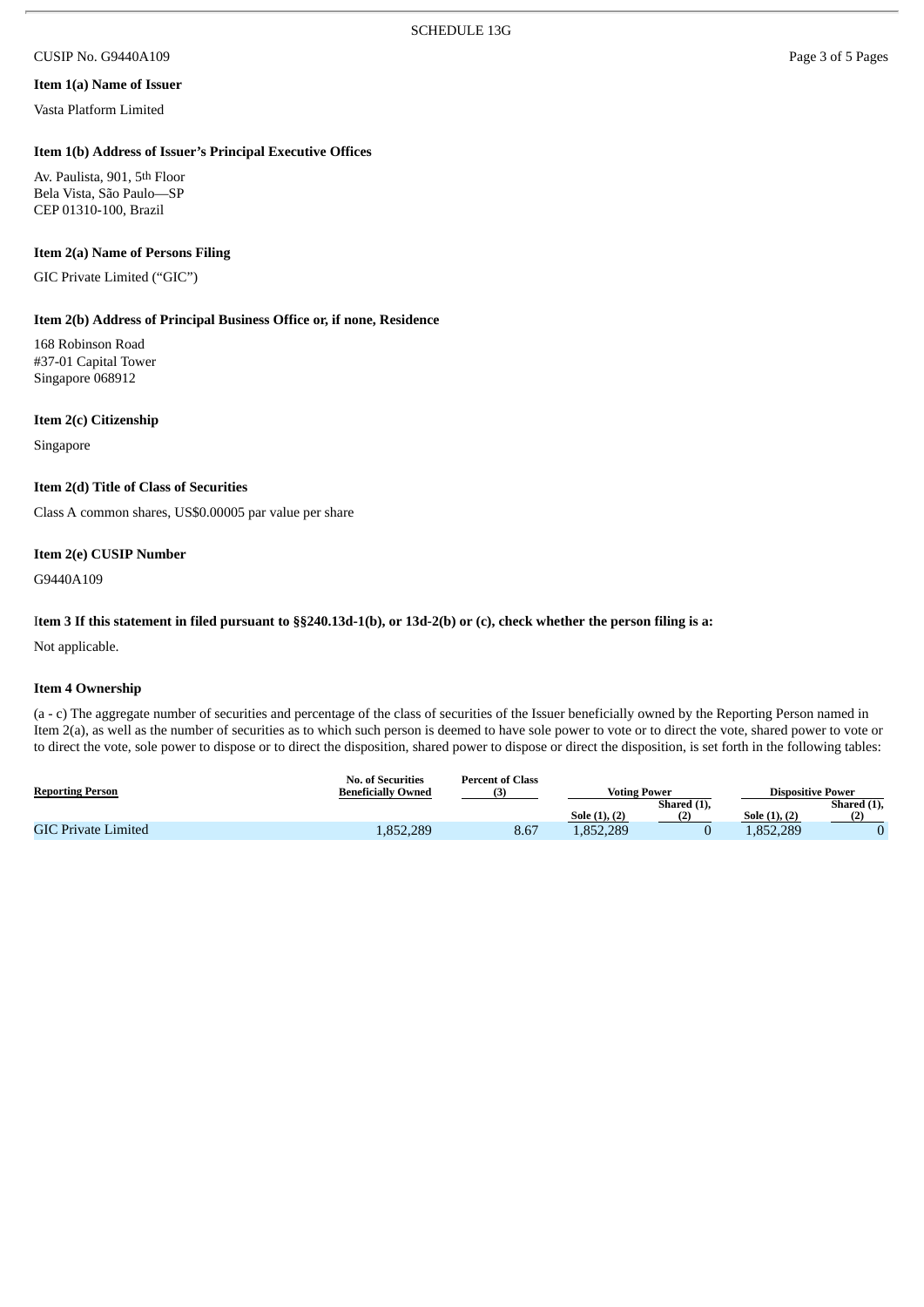#### SCHEDULE 13G

#### CUSIP No. G9440A109 Page 4 of 5 Pages

- (1) GIC is a fund manager and only has 2 clients the Government of Singapore ("GoS") and the Monetary Authority of Singapore ("MAS"). Under the investment management agreement with GoS, GIC has been given the sole discretion to exercise the voting rights attached to, and the disposition of, any shares managed on behalf of GoS. As such, GIC has the sole power to vote and power to dispose of the 1,852,289 securities beneficially owned by it.
- (2) GIC disclaims membership in a group.
- (3) Based on 21,361,815 Class A Shares outstanding as of September 30, 2020, according to the Report on Form 6-K filed by the Issuer with the Securities and Exchange Commission on November 16, 2020.

#### **Item 5 Ownership of Five Percent or Less of a Class**

Not applicable.

#### **Item 6 Ownership of More than Five Percent on Behalf of Another Person**

Not applicable.

Item 7 Identification and Classification of the Subsidiary Which Acquired the Security Being Reported on by the Parent Holding Company

Not applicable.

#### **Item 8 Identification and Classification of Members of the Group**

Not applicable.

#### **Item 9 Notice of Dissolution of Group**

Not applicable.

#### **Item 10 Certifications**

By signing below I certify that, to the best of my knowledge and belief, the securities referred to above were not acquired and are not held for the purpose of or with the effect of changing or influencing the control of the issuer of the securities and were not acquired and are not held in connection with or as a participant in any transaction having that purpose or effect, other than activities solely in connection with a nomination under §240.14a-11.